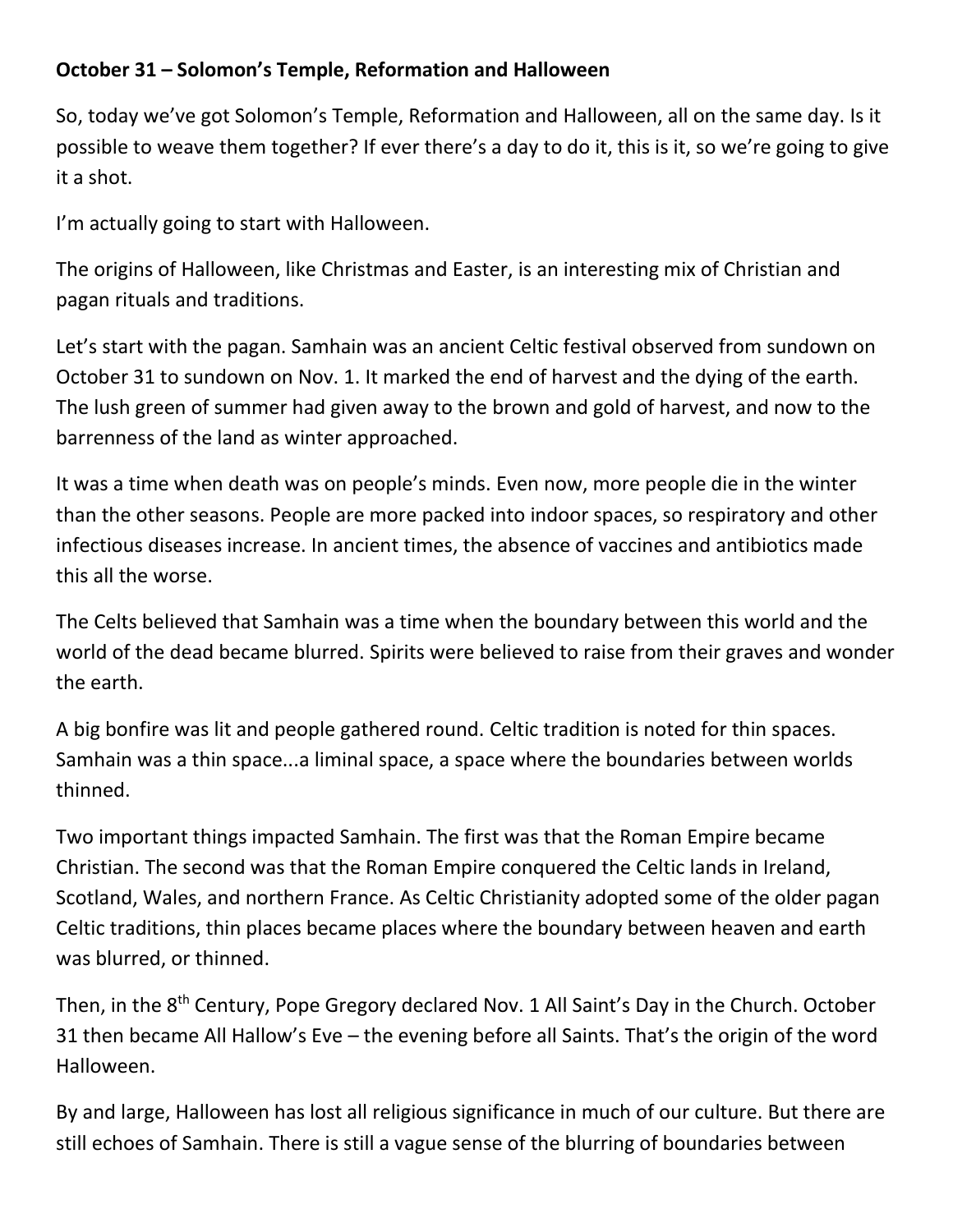worlds, even if you're more likely to see Harley Quinn, Spider Man or a dinosaur on your front step than a ghost.

OK, next let's look at Solomon and the temple. Solomon is one of my least favorite characters in the Old Testament. He gets lots of credit for his wisdom. He built a magnificent Temple and an even more magnificent palace for himself.

He made himself and Israel unbelievably wealthy. He was very good at international alliances and diplomacy and his reign was one of peace and prosperity.

But he built this Temple with forced labor and it's not clear how much Israelite peasants benefited from Israel's wealth. It seems much of that wealth primarily benefitted the Temple institution and Solomon himself.

He had 700 wives and 300 concubines mostly from other nations. These marriages were motivated, at least in part, by his desire to ally with the surrounding nations. The issue with his marriages, besides the staggering number, is that those foreign women worshipped other gods. And Solomon joined right in with them.

To make a long story short, Solomon was a mixed bag. Ultimately, his errors led to the division of the kingdom into the Northern Kingdom still called Israel and the Southern Kingdom called Judah.

I'm not really going to spend a lot of time on the Temple structure. If you're interested there's like 3 chapters of detail.

But I do want to talk a bit about the function of the Temple. The most helpful image is this one in verses 10 and 11 – a cloud filled the Temple and the glory of the Lord filled the Temple, so that the priests could not even be in that presence.

The presence of God was overwhelming.

The Temple was a place where the boundary between heaven and earth became blurry. It was a place to encounter God. Neither Solomon nor the rest of Israel believed the Temple could completely contain God…but it was a place where people could go to access God. It was a thin space.

It also remained a place of mystery…a place of blurred boundaries. The Lord said he would dwell in thick darkness…to try to take away that mystery is always a temptation we have.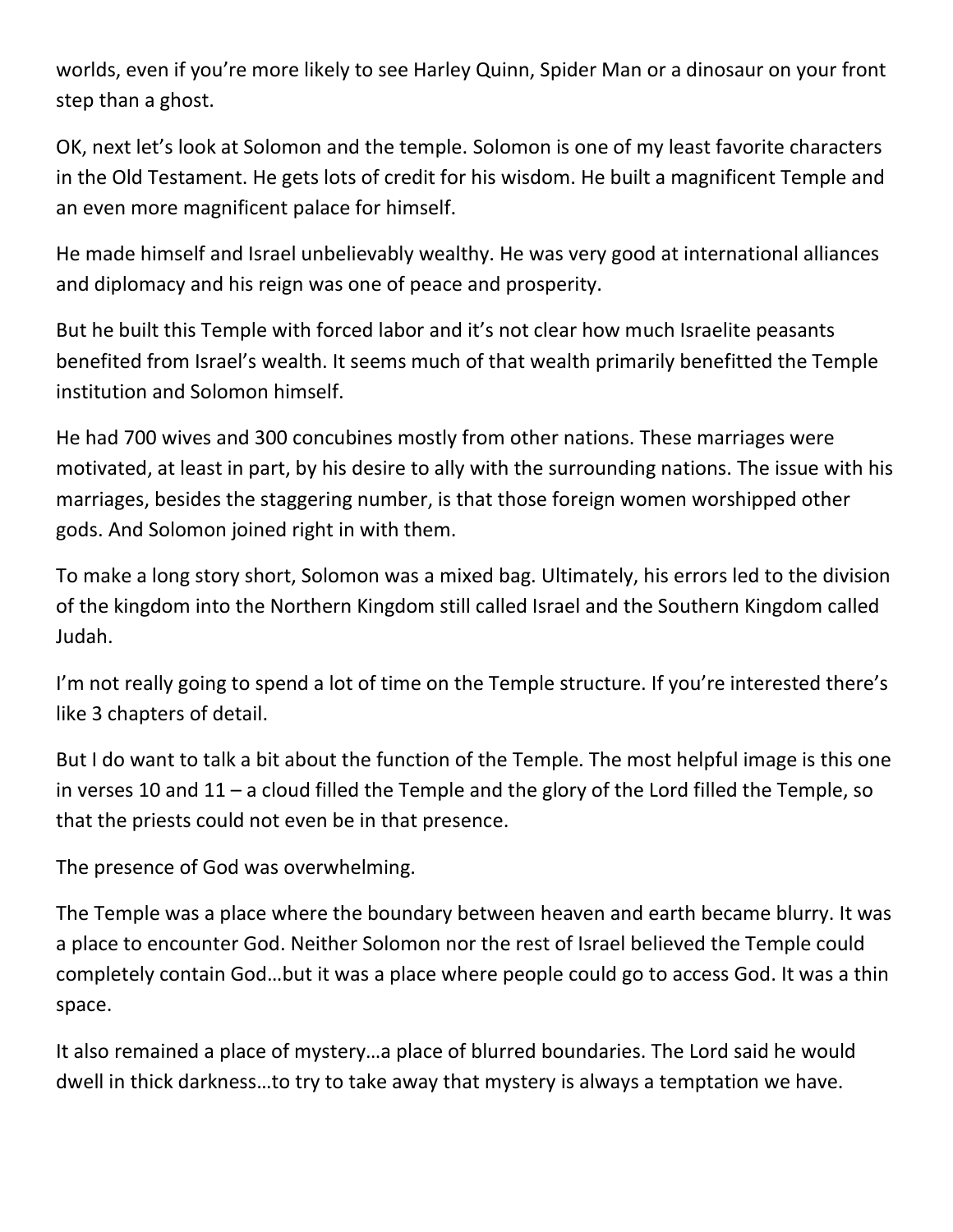In time, the Temple became a place of hypocrisy. The kings after Solomon were mostly corrupt. The people still worshipped in the Temple and thought that's all they needed to do. But it was mostly about obligation, and their worship did not shape how they lived their lives.

The Temple became no longer a place God had any interest in being – it became no longer a thin place. We'll talk a bit more about that when we get to the prophets.

For now, we'll just note that this Temple did not in fact last forever. It was destroyed by Babylon in 587 BC. And the Temple that was rebuilt after the exile became a "den of thieves" as Jesus put it. It too was destroyed.

As Christians, we believe that access to God comes through a person…Jesus Christ…and not a building. But by the Holy Spirit, the church, as in the people, is the embodiment of Jesus. Our encounters with Jesus are not limited to the church building.

But gathering as the body of Christ remains a profound way to encounter him. At its best, the church is a thin space.

## So, Reformation.

By the 16<sup>th</sup> Century, the Church had become a crusted institution that focused more on wealth and lavish buildings than on life-giving encounters with Jesus.

The church had put layers and layers of obligations on Christians…special masses which cost money that went into the church's coffers…indulgences, or get out of purgatory cards…all sorts of pilgrimages and so on, all meant to insure going to heaven when you die, for a price

The church was supposed to be a thin space…a space to encounter God. Instead, the boundary between heaven and earth, between God and humans became a wall almost impossible to break through.

Martin Luther and the other reformers shook all that up. Luther said, no we are saved because of Jesus, not because of anything we do. And the Bible is our source for faith, not all these rules and obligations placed on people by the church. When we encounter Christ in the spoken gospel word and in the sacraments of baptism and Holy Communion, we experience the transformative presence of God.

In the word and sacraments, the boundary between physical and spiritual is blurred – in fact they become one. The boundary between God and humans becomes thin.